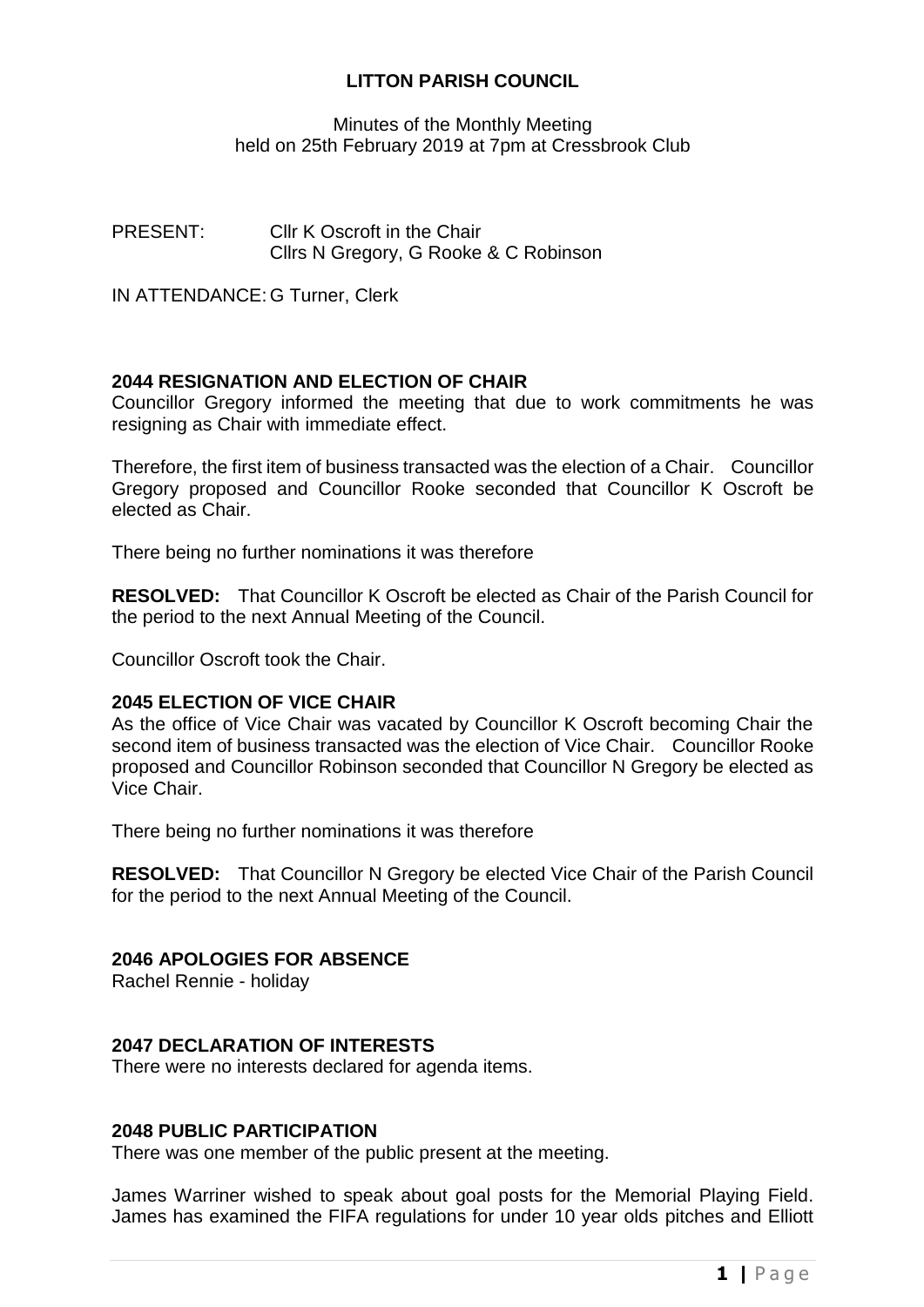and Wragg have agreed to fabricate goal post made from 3 inch tubular posts measuring 6 foot high and 12 foot across at cost (£325 +VAT).

The posts will fit into a tubular frame in the ground so they can be removed if the field is to be used for other activities.

One of the parents at the school has offered to pay for the nets and a group of parents are also prepared to position the goal posts in the field.

Friends of Litton have indicated that they would be willing to give a donation towards the cost of the goal posts via the School.

James also mentioned that there is a group of residents prepared to repair the stocks, but that a small amount of money was necessary for wood and fixings.

Lastly James wanted the Council to be aware that the grass heaps at the Cemetery are not rotting down sufficiently and that they need to be distributed under the trees around the edged before the growing season starts.

At this point Mr Warriner left the meeting.

# **2049 MINUTES OF THE FULL COUNCIL MEETING HELD ON 17 th December 2018**

**RESOLVED:** That the Chair be authorised to sign the minutes as being a true and correct record.

### **2050 ACTIONS FROM THE LAST MEETING**

#### **-1947 Playground and land transfer**

A copy of the title registration in relation to the completed transfer of land at the playground from DDDC to Litton Parish Council was circulated to members.

#### **Sunnybank Land Swap**

It was noted that the boundaries of Village Green in areas around and including the playground still need clarifying.

#### **-1962 Phase 3 Tree Maintenance**

Councillor Gregory stated that he had had a look at whether re-planting on the village greens in Litton was appropriate. He felt that the tree outside Rose Cottage should not be replaced with a sapling as it was likely to cause another problem in 10 years.

**RESOLVED:** To review the planting of saplings if any more residents come forward with suggestions of this kind.

#### **-1981 HGVs using Litton as a short cut to the A6**

It was noted that despite a chase letter being sent to DCC, the Council has yet to hear from the Highways Agency regarding the monitoring that it was going to undertake.

**RESOLVED:** To defer this item to the March meeting.

### **-1989 Repairs to the stocks on the village green in front of the Red Lion**.

**RESOLVED:** That Councillor Gregory will contact James Warriner and offer £100 from the Council towards the costs of replacing the stocks.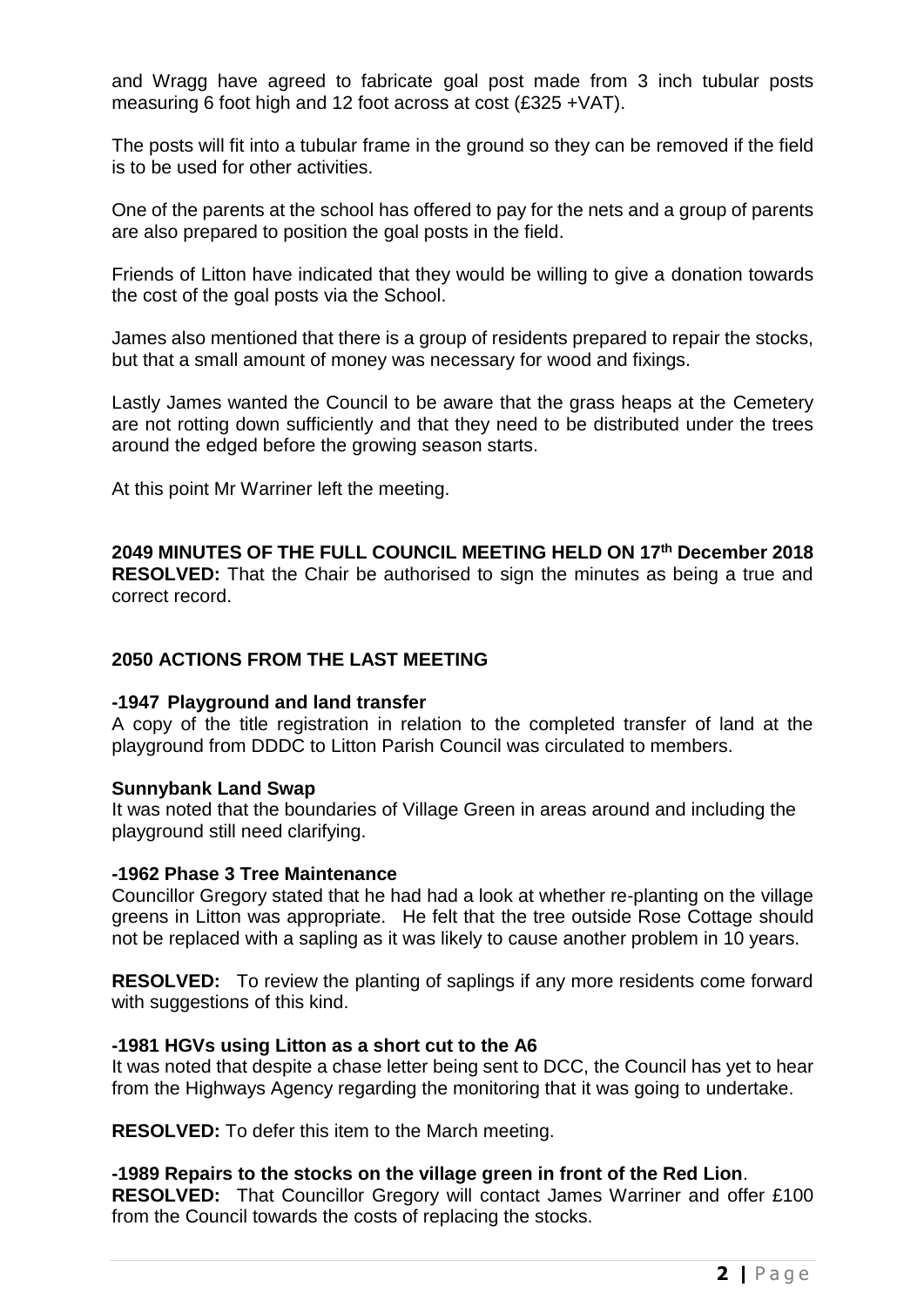# **-1994 PLAYGROUND/MEMORIAL PLAYING FIELD DEVELOPMENT**

Discussions took place around the proposals outlined by James Warriner regarding football posts and the redevelopment of the playing field and the feasibility of moving some of the equipment from the playground to the playing field and whether this would conflict with the newly created football pitch.

**RESOLVED:** That as the goal posts will be situated on Council land its preferred option would be to split the costs 50/50 between the Council and Friends of Litton for the cost of the goal posts.

**IT WAS ALSO RESOLVED:** That as there are no longer cattle in the fields next to the Memorial Playing Field Councillor Gregory will remove the barbed wire from the tops of the walls.

**IT WAS FURTHER AGREED:** That the possibility of moving the playground equipment will be looked at again once the goal posts have been erected and further consultation has been undertaken with residents.

### **-2006 REDEVELOPMENT OF THE GARDEN OF REMEMBRANCE**

Councillor Gregory stated that he has taken out the roses in the garden of remembrance and that they had been difficult to get out of the ground due to the size of the roots. He therefore recommended that nothing be planted in the beds this year, as there may be suckers etc that come up that need to be removed.

**RESOLVED:** To delay replanting the beds at the Garden of Remembrance until Spring 2020.

#### **-2022 Speeding in Litton**

Councillor Robinson reported that following a post on Facebook requesting volunteers to come forward to train on the use of the speed gun, only 1 resident had come forward and there had to be a minimum of 3 volunteers for the training to take place.

**RESOLVED:** That Councillor Robinson will put a notice on the Litton Noticeboard outside the shop seeking volunteers.

#### **-2035 ADOPTED FLOWER TUBS IN LITTON**

It was noted that McAndrews Utilities Ltd had reimbursed the Council for the damage to the flower tub in Litton.

**RESOLVED:** To order a replacement tub and have it delivered to Litton Shop. Councillor Gregory reported that he had not yet had a chance to establish which flower tubs in Litton had been adopted by residents.

**RESOLVED:** To defer this item to the March agenda.

## **2051 REPAIRS TO PLAYGROUND WALL**

Three quotes for the repairs to the playground walls were circulated to members.

Following discussions